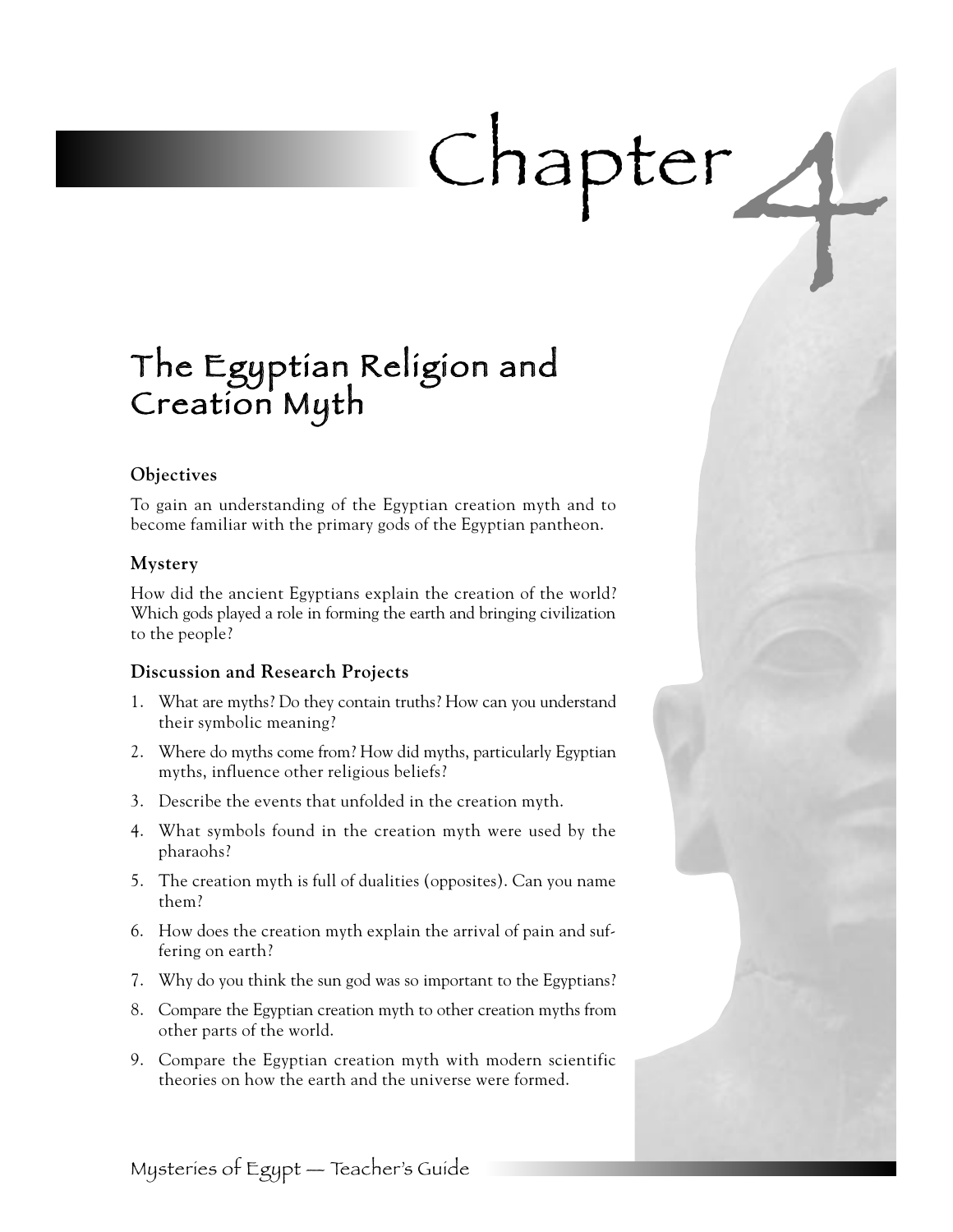#### **Creative Projects**

- 1. Use **Activity Sheets 7, 8 and 9** to learn about how the ancient Egyptians visualized the creation of the world.
- 2. Use **Activity Sheet 10** to learn about the cosmic gods of the creation story.
- 3. Divide your students into small groups. Ask each group to create a dialogue and act out the events of the Egyptian creation myth.
- 4. Ask your students to produce drawings illustrating the events that unfolded in the creation myth.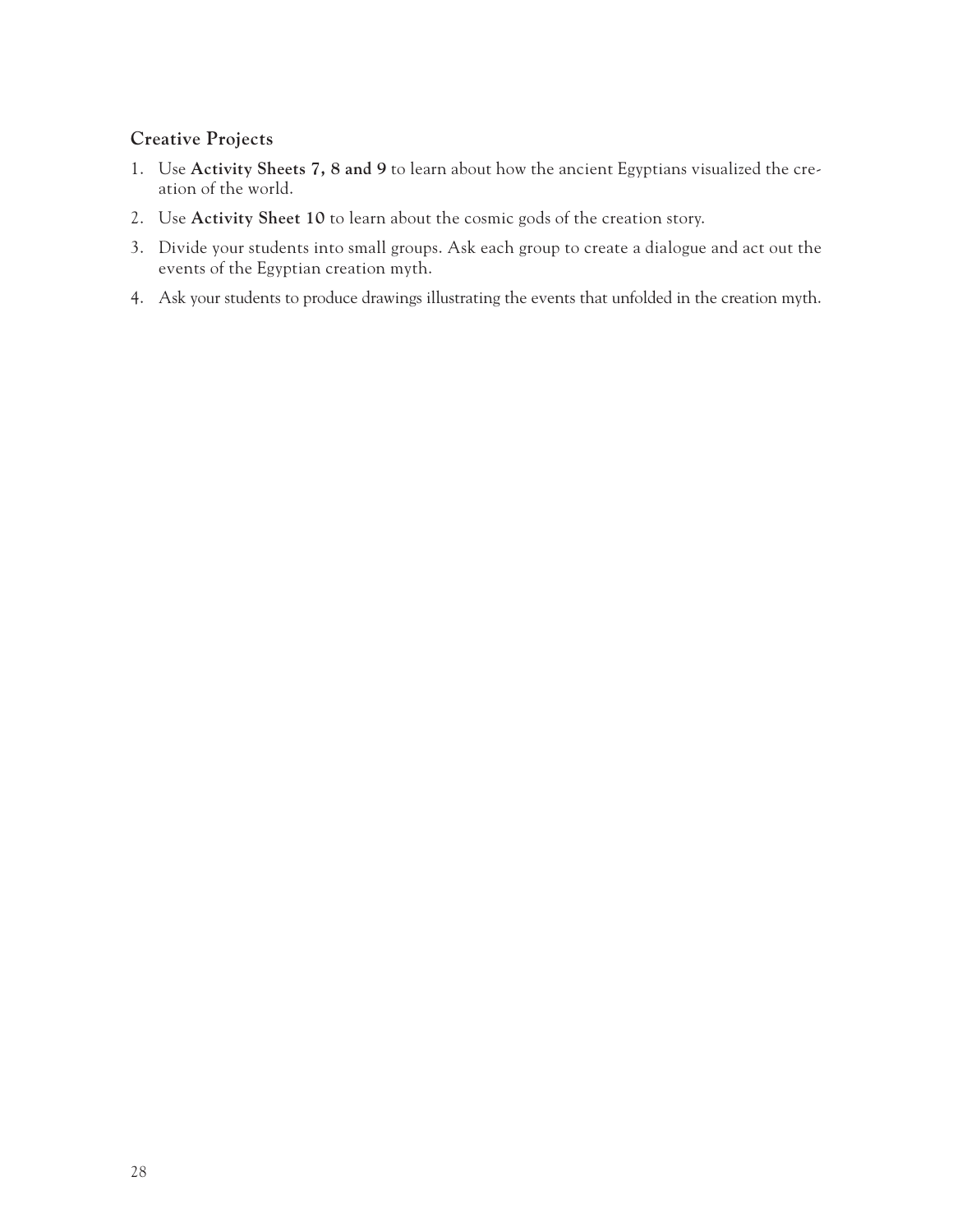#### FACT SHEET: The Egyptian Religion and Creation Myth

#### **Myths**

Myths are stories that become part of humanity's collective memory. <sup>6</sup> They are said to represent the dreams of a society. It is possible to interpret them from a variety of perspectives to explain natural phenomena, such as how the earth was formed. At another level, they are a rich source of insights into society and human behaviour.

Myths, particularly creation myths, have had a profound effect on ancient cultures. They form the foundation of religious beliefs that influenced all forms of cultural expression, as well as values and attitudes.7 Nowhere is this more true than in Egypt.



In this depiction of a myth, the Great Cat performs an heroic deed by killing Apophis, the evil snake. The snake symbolizes hostile forces that cause problems for the deceased during their journey to paradise. Photo: Harry Foster (CMC S98 3544)

Myths are rich in symbolic meaning. Their settings may seem strange and their characters larger than life, but by learning to understand their meaning, we can unlock their secrets. Capable of amazing feats, such as changing shape, the characters in myths often represent aspects of human behaviour such as love and jealousy, or phenomena such as order and destruction.

#### **The Evolution of Religion**

One of the most interesting aspects of ancient Egypt is its religion. The depth of Egyptian thinking and the rich imagination displayed in the creation of ideas and images of the gods and goddesses are beyond compare. In elaborating their beliefs, the Egyptians were searching for an under-



The pharaoh Seti I holding a sekhem, a sceptre symbolizing power and authority

standing of the most basic laws of life, death and the universe. They developed the first thought forms of the Godhead — the beginnings of a religion. Their beliefs evolved slowly over the centuries and gradually developed into a comprehensive world view shared by the people of the Nile.

Religion is the glue that binds local communities into nationhood and creates common understandings and shared values that are essential to the growth of a civilization. No religion is fully formed at its inception. By looking at ancient Egypt, one can see how belief systems evolved to become the driving force of cultural expressions. In the early stages of human thought, the concept of God did not exist. Our early ancestors were concerned about natural phenomena and the powers that controlled those phenomena; they did not worship a personalized form of God. This stage of religious development is referred to as "magical".<sup>8</sup>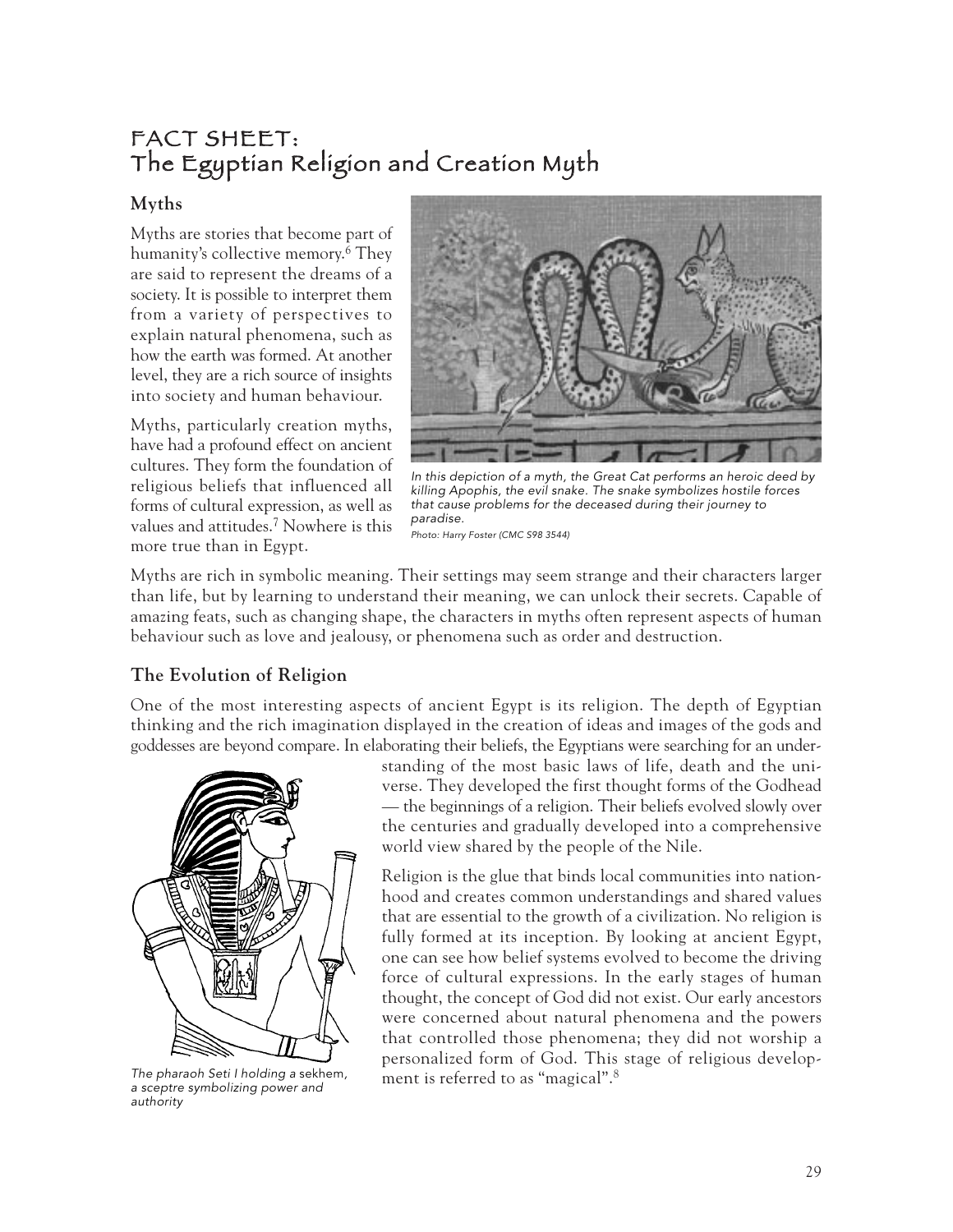

Thoth, the god of writing, depicted with the head of an ibis and a human body CMC ECD98-018 #21

major cities throughout the land were constructed to venerate local gods. During the New Kingdom, these temples honoured a triad of gods based on the pattern established

> by the mythical family of Osiris, Isis and Horus.





gods and goddesses were given human bodies and credited with human attributes and activities. The temples in the

Photo: Harry Foster (CMC S98 3493)

In Egypt, before the concept of God existed, magical power was encapsulated in the hieroglyph of a sceptre (or rod or staff). This is one of the most enduring symbols of divine power, ever present in images of the pharaohs and the gods. As human society evolved, people gradually gained a degree of personal identity. With a higher sense of individuality, they began to conceive the gods in a personalized form. This stage in development is called "mythical". In Egypt, this process began during the late prehistoric period, when writing was being invented and myths were being formulated.

At that stage, every Egyptian town had its own deity, manifested in a material fetish or a god represented in the shape of an animal, such as a cat goddess, cobra goddess, ibis god or jackal god. As the pantheon grew in cohesiveness, these



Sculpture of a baboon representing the god Thoth CMC ECD98-029 #16

as a human with the head of an ibis, or as a baboon or the moon. Like the Greek gods, the Egyptian gods symbolized aspects of life, human emotions and the physical world. Gods and goddesses are often grouped in pairs to represent the dual nature of life, the negative and positive forces of the cosmos. An example is Osiris, representing life and order, and Seth, representing disorder and destruction.

Like all religions, that of ancient Egypt was complex. It evolved over the centuries from one that emphasized local deities into a national religion with a smaller

> number of principal deities. Some theologians think that Egypt was moving towards a monotheistic faith in a single creator, symbolized by the sun god.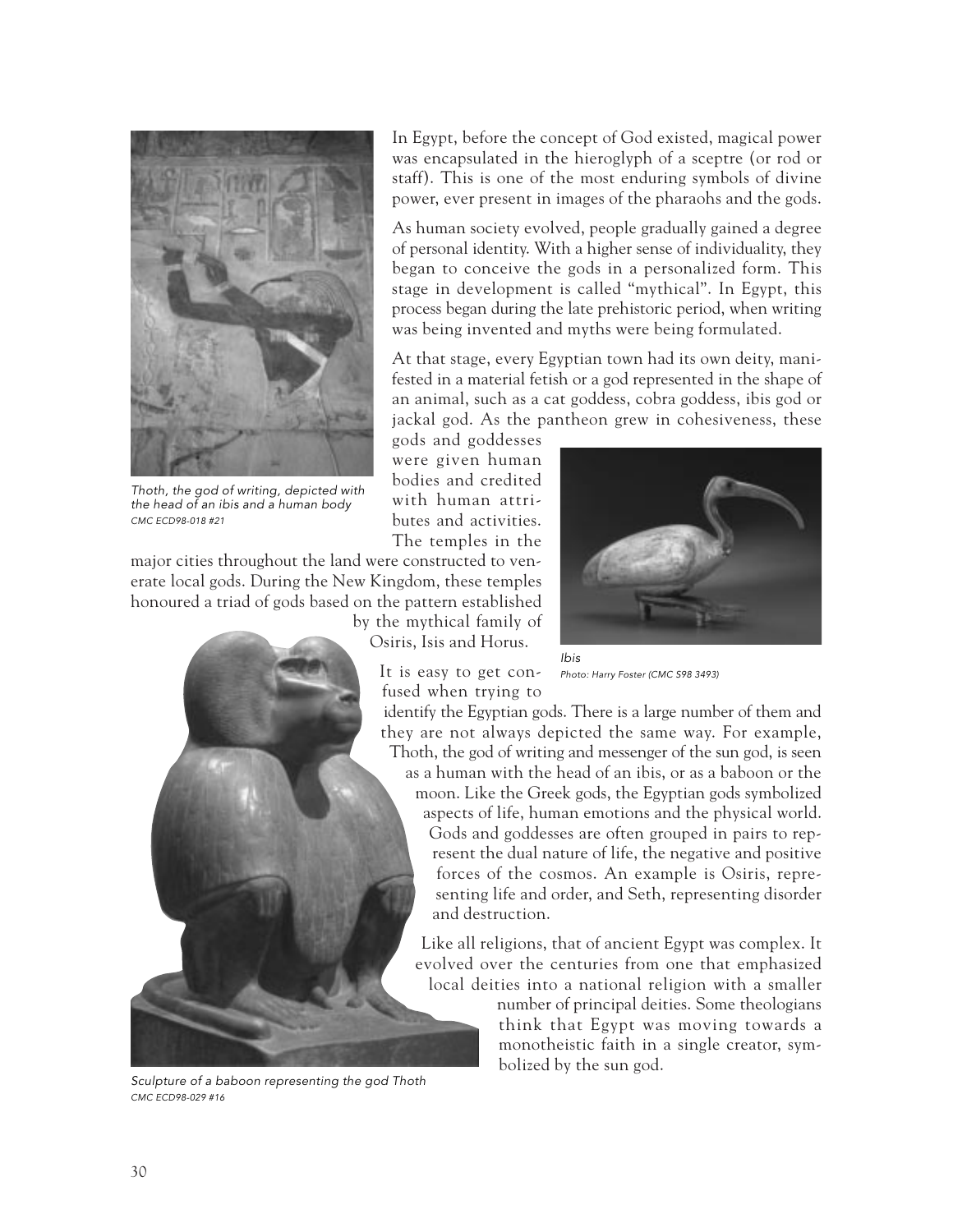

The pharaoh Akhenaten and his family worshipping the sun god, Aten Photo: Royal Ontario Museum (CMC ECD98-040 #58)

When the Greeks and the Romans conquered Egypt, their religion was influenced by that of Egypt. Ancient pagan beliefs gradually faded and were replaced by monotheistic religions. Today, the majority of the Egyptian population is Muslim, with a small minority of Jews and Christians.

### The Egyptian Creation Myth<sup>9</sup>

#### **Introduction**

Like other creation myths, Egypt's is complex and offers several versions of how the world unfolded. The ancient Egyptians believed that the basic principles of life, nature and society were determined by the gods at the creation of the world. It all began with the first stirring of the High God in the primeval waters.

The creation myth is recounted in the sacred hieroglyphic writings found on pyramids, temples, tombs and sheets of papyrus. These writings describe how the earth was created out of chaos by the god Atum. The earth was seen as a sacred landscape, a reflection of the sky world where the gods resided.

The creation of the universe took place over a long period of time when the gods lived on earth and established kingdoms based on the principles of justice. When the gods left the earth to reside in the sky world, the pharaohs inherited the right to rule.



Heb, god of chaos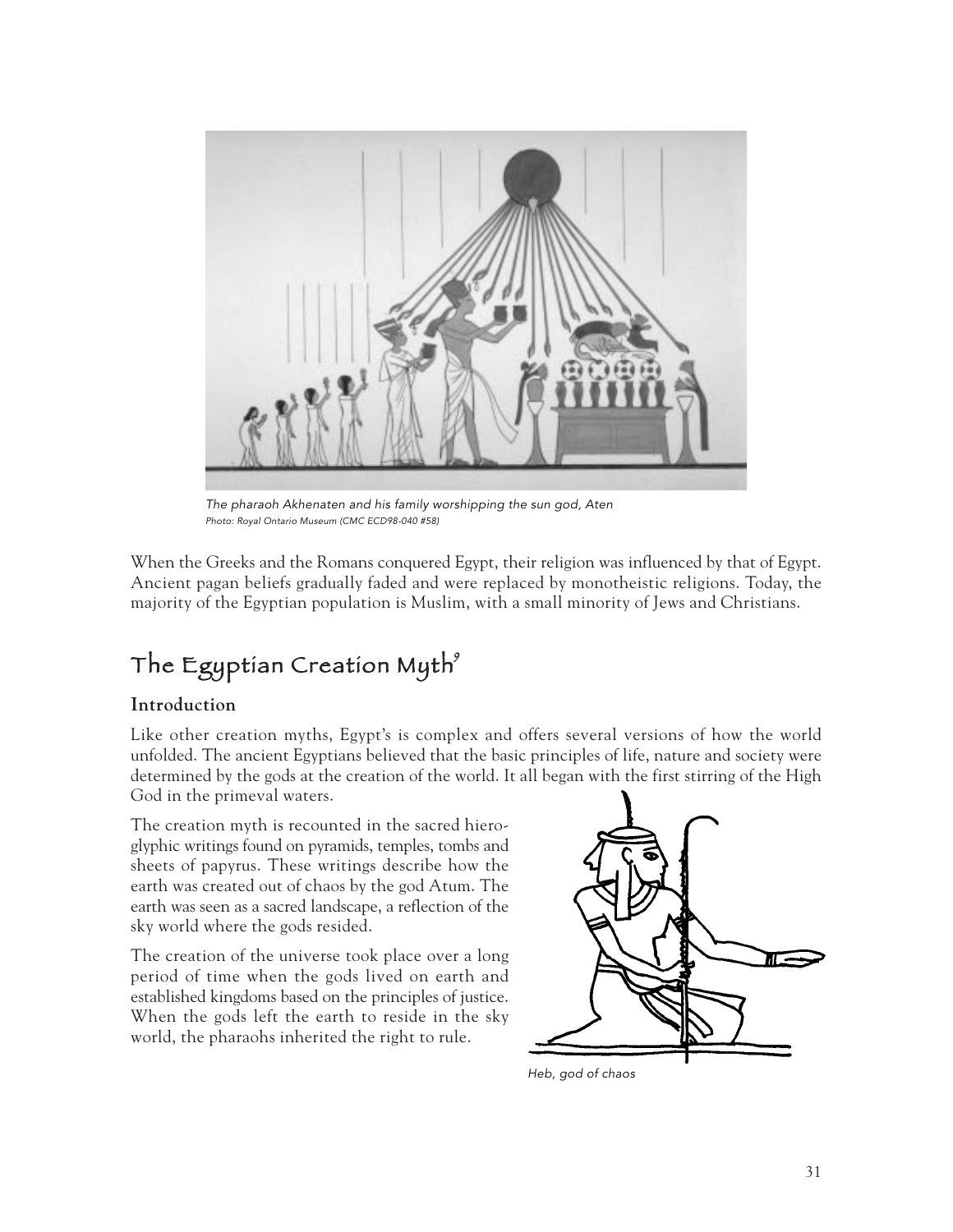#### **The First Gods**

The *Book of the Dead*, dating to the Second Intermediate Period, describes how the world was created by Atum, the god of Heliopolis, the centre of the sun-god cult in Lower Egypt. In the beginning, the world appeared as an infinite expanse of dark and directionless waters, named Nun. Nun was personified as four pairs of male and female deities. Each couple represented one of four principles that characterized Nun: hiddenness or invisibility, infinite water, straying or lack of direction, and darkness or lack of light.

Atum created himself out of Nun by an effort of will or by uttering his own name. As the creator of the gods and humans, he was responsible for bringing order to the heavens and the earth. As Lord of the Heavens and Earth, he wears the Double Crown of Upper and Lower Egypt and carries the *ankh*, a symbol of life, and the *was* sceptre, a symbol of royal authority.



The mythical Bennu bird standing before an offering table

According to the Pyramid Texts, written on the walls of pyramids, the creator god



Atum, the Creator

emerged from the chaotic darkness of Nun as a mythical Bennu bird (similar to a heron or phoenix). He flew to Heliopolis, an ancient city near Cairo, where, at dawn, he alighted on the Benben, an obelisk representing a ray of the sun. After fashioning a nest of aromatic boughs and spices, he was consumed in a fire and miraculously sprang back to life. The capstone placed at the top of an obelisk or a pyramid is associated with the Bennu. Called a pyramidion or the Bennu, it is a symbol of rebirth and immortality.

#### **The Creator God's Offspring**

At a time the Egyptians called *Zep Tepi* (the First Time), Atum created two offspring. His son, Shu, represented dry air, and his daughter, Tefnut, represented corrosive moist air. The twins symbolize two universal principles of human existence: life and right (justice).

The twins separated the sky from the waters. They produced children named Geb, the dry land, and Nut, the sky. When the primeval waters receded, a mound of earth (Geb) appeared, providing the first solid dry land for the sun god, Re, to rest. During the dynastic period, Atum was also known as Re, meaning the sun at its first rising.

Geb and Nut produced four offspring: Seth, the god of disorder; Osiris, the god of order; and their sisters, Nephthys and Isis. This new generation completed the Heliopolitan Ennead, the group of nine deities that began with Atum, the primeval creator god.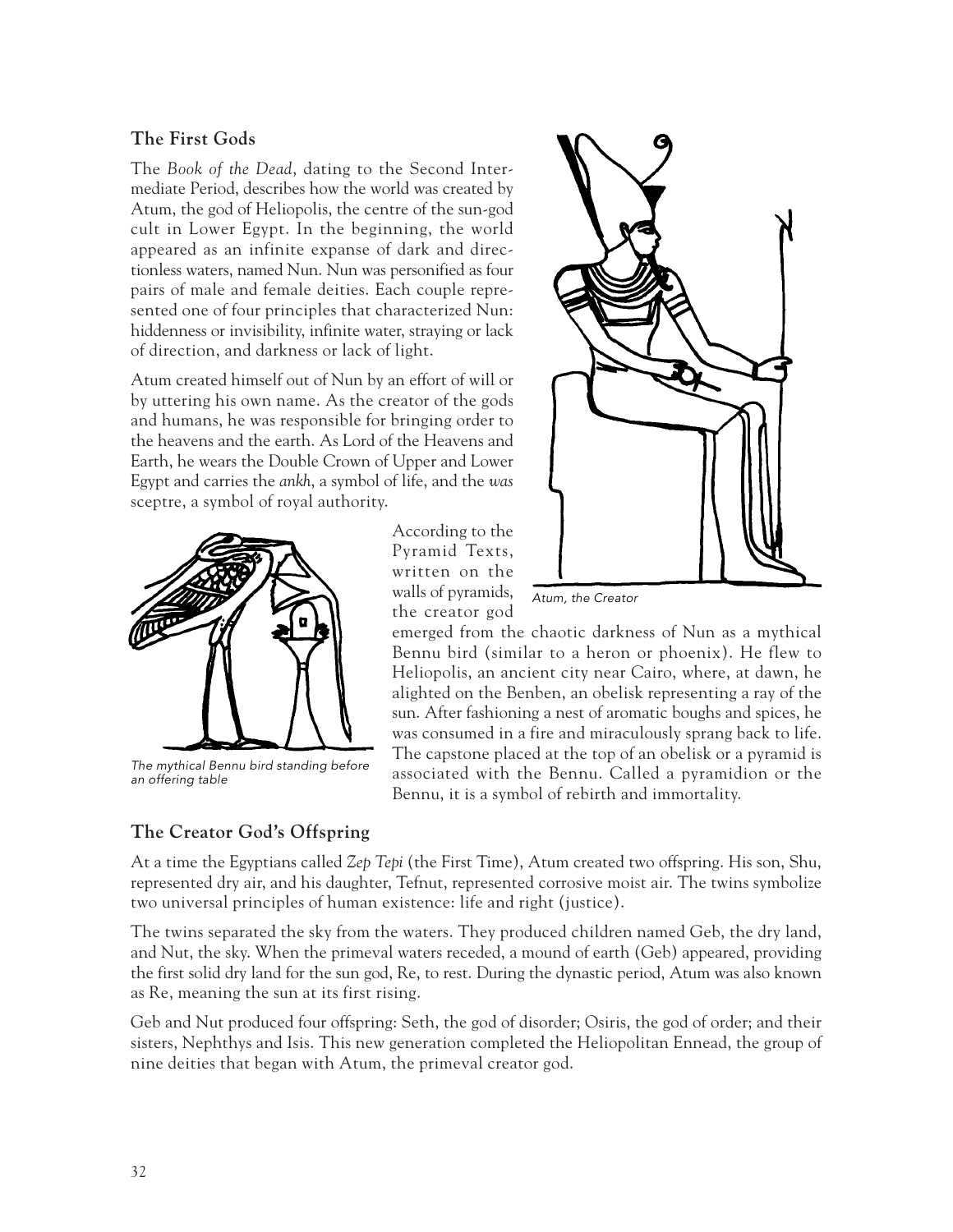

Shu, the god of air, separates the sky goddess, Nut, from the earth god, Geb. Two ram-headed gods stand beside Shu. Drawing: Catherine Fitzpatrick Photo: Harry Foster (CMC S98 3504)

In another version of the creation story, the city of Hermopolis, in Middle Egypt, substituted the Ennead with a group of eight deities called the Ogdoad. It consisted of four pairs of gods and goddesses symbolizing different aspects of the chaos that existed before creation. The goddesses were depicted as snakes and the gods as frogs. Their names were Nun and Naunet (water), Amun and Amaunet (hiddenness), Heh and Hauhet (infinity), and Kek and Kauket (darkness).

#### **The Sun God's Eye**

The sun god, Re (a form of Atum), ruled over the earth, where humans and divine beings coexisted. Humans were created from the Eye of Re or *wedjat* (eye of wholeness). This happened when



the eye separated from Re and failed to return. Shu and Tefnut went to fetch it, but the eye resisted. In the ensuing struggle, the eye shed tears from which humans were born.

The familiar eye motif is an enduring symbol for the creator, Atum, for Re and for Horus, the son of Osiris and Isis. It represents the power to see, to illuminate and to act. The act of bringing the eye back to the creator was equivalent to healing the earth the restoration of right and order. Maintaining right and order to pre-

Eye of Re or wedjat CMC S97 10364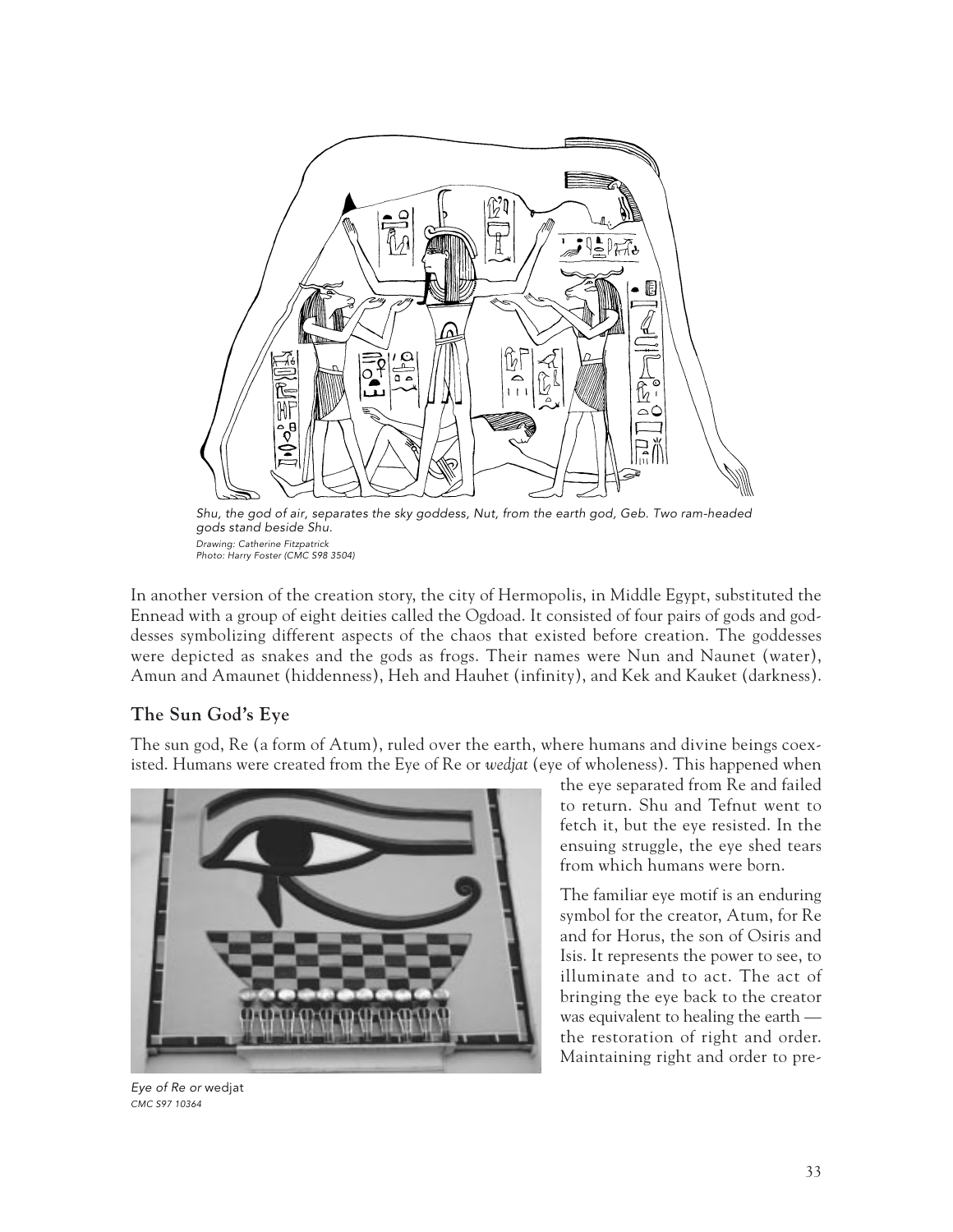vent the earth from falling into chaos was central to the pharaoh's role.

Another version of the creation myth states that the *wedjat* simply wandered off, so Re sent Thoth, the moon god, to fetch it. When it returned, the eye found that another eye had taken its place. To pacify the furious eye, Re placed it on his brow in the shape of a uraeus (a cobra goddess), where it could rule the whole world. Pharaohs wore the uraeus on their brows as a symbol of protection and to show that they were descended from the sun god.

#### **The First Rebellion**

When Re became old, the deities tried to take advantage of his senility. Even humans plotted against him, which led to their fall from divine grace. In reaction to the



Sekhmet, the lion-headed goddess CMC ECD98-024 #99 (photo)



Pharaoh with a uraeus on his crown CMC ECD98-029 #9 (photo)

raging powerful goddess (depicted as a lion). After punishing his foes, he changed himself into the contented goddess Hathor (depicted as a cow).

In pain, and weary of these problems, Re withdrew from the world. Taking the form of Hathor, he mounted on Nut (sky), who raised him to the heavens. The other gods clung to Hathor's belly and became the stars. Following this, Thoth, the moon god, was given a spell to protect humans from

harm when the sun disappeared below the earth. From that moment on, humans were separated from the gods, as earth was separated from the heavens.

#### **Re's Journey**

Now Re lived in the heavens, where order was established. Each morning he was reborn in the east and travelled across the sky in a boat, called the Bark of Millions of Years, accompanied by a number of gods who acted as his crew. The sun god was carried across the sky by the scarab god, Khepri, a dung beetle. His chief enemy was the Apep, a huge serpent that lived in the Nile and the waters of Nun. Apep tried to obstruct the solar bark's daily passage, but the sun god was ultimately victorious.